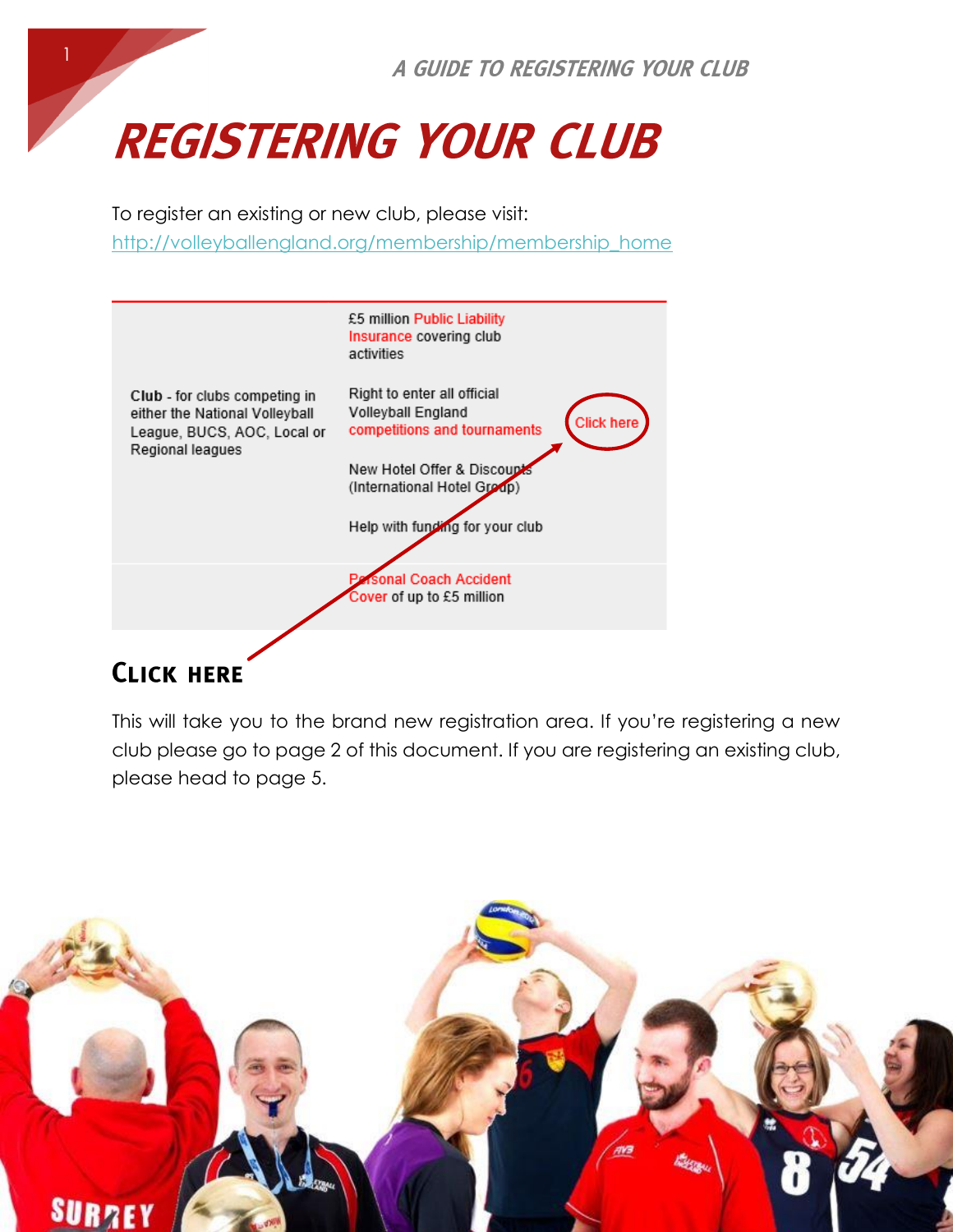### A GUIDE TO REGISTERING YOUR CLUB

Please complete all of the details below. You may find that some of this data has already been completed. This information helps us learn more about your club, and you as a valued Volleyball England member, so please do complete as much as possible. c are required):

|                                                            | Complete the form below to register as a new user you need to be complete. |                 |                                                           |                           |                         |                |  |  |  |
|------------------------------------------------------------|----------------------------------------------------------------------------|-----------------|-----------------------------------------------------------|---------------------------|-------------------------|----------------|--|--|--|
|                                                            |                                                                            |                 | Register a New Club                                       |                           |                         |                |  |  |  |
| Email:                                                     |                                                                            |                 | About you                                                 |                           |                         |                |  |  |  |
| First name:                                                |                                                                            |                 | First Name*:                                              | lan                       |                         |                |  |  |  |
|                                                            |                                                                            |                 | Surname*:                                                 |                           |                         |                |  |  |  |
| Surname:                                                   | YEAR:                                                                      |                 | Address Line 1*:                                          | Poynton                   |                         |                |  |  |  |
|                                                            | MM:<br>DD:                                                                 |                 | Address Line 2:                                           |                           |                         |                |  |  |  |
| Birth Date:                                                |                                                                            |                 | Address Line 3:                                           |                           |                         |                |  |  |  |
| Postcode:                                                  |                                                                            |                 | Town*:                                                    |                           |                         |                |  |  |  |
|                                                            |                                                                            |                 | County <sup>*</sup> :                                     |                           |                         |                |  |  |  |
| Password:                                                  |                                                                            |                 |                                                           | -- Please select --       |                         | ◡              |  |  |  |
| Confirm Password:                                          |                                                                            |                 | Please note you must enter at least one phone number      | Postcode*: LE67 5DJ       |                         |                |  |  |  |
|                                                            |                                                                            |                 | Telephone work:                                           |                           |                         |                |  |  |  |
| $1920$ ato $1920$                                          |                                                                            |                 | Telephone home:                                           |                           |                         |                |  |  |  |
| Register a New Club                                        |                                                                            |                 | bile:                                                     |                           |                         |                |  |  |  |
| Participation                                              |                                                                            |                 | :upation*:                                                | - Please Select -         |                         |                |  |  |  |
| Highest participation level:                               | $\checkmark$<br>Regional                                                   |                 | ail*:                                                     | bigshow_10@hotmail.co.uk  |                         | ◡              |  |  |  |
| Participation frequency:                                   | Three or more times a week in previous 12 months $\vee$                    |                 | 3*:<br>$\mathbf{1}$<br>∽<br>Jan<br>$\checkmark$<br>1970 ↓ |                           |                         |                |  |  |  |
| What is your favourite                                     |                                                                            |                 | der*:                                                     | $-$ Please select $ \vee$ |                         |                |  |  |  |
| form of volleyball:                                        | Indoor<br>✓                                                                |                 | icity*:                                                   | - Please Select -         |                         |                |  |  |  |
| What other sports do you<br>play:                          | Basketball<br>$\checkmark$                                                 |                 | ve & continue                                             |                           | $\check{ }$             |                |  |  |  |
| How Often:                                                 | Once a week in previous 12 months                                          | $\vee$          |                                                           |                           |                         |                |  |  |  |
| <b>Disabilities</b>                                        |                                                                            |                 | ster a New Club                                           |                           |                         |                |  |  |  |
| Do you suffer from a long<br>term illness or health        |                                                                            |                 |                                                           |                           |                         |                |  |  |  |
| problem that limits                                        | No V                                                                       |                 | e indicate the number of teams in your club:              | Male                      | Female                  | Mixed          |  |  |  |
| activity*:<br>Do you suffer from a                         |                                                                            |                 | wel                                                       | $\overline{\mathbf{0}}$   | $\overline{0}$          |                |  |  |  |
| disability that restricts the<br>sort of activity in which | $No \vee$                                                                  |                 | ational Volleyball League                                 |                           | $\overline{0}$          | $\overline{0}$ |  |  |  |
| you participate*:                                          |                                                                            |                 | egional League                                            | $\overline{0}$            |                         | $\overline{0}$ |  |  |  |
| ease tick the boxes relevant to your club:                 |                                                                            |                 | ocal League                                               | $\overline{0}$            | $\overline{0}$          |                |  |  |  |
|                                                            |                                                                            | $\Box$          |                                                           | $\vert$ 1                 | $\overline{2}$          | $\overline{0}$ |  |  |  |
| Junior under 18 section                                    |                                                                            | $\Box$          | lunior                                                    | $\vert 0 \vert$           | $\vert 0 \vert$         | $\overline{0}$ |  |  |  |
| Caters for disability                                      |                                                                            | $\Box$          | Beach                                                     | $\overline{0}$            | $\overline{0}$          | $\overline{0}$ |  |  |  |
| Suitable for beginners                                     |                                                                            |                 | School                                                    |                           | $\overline{0}$          | $\overline{0}$ |  |  |  |
|                                                            |                                                                            | $\Box$          | Recreational                                              | $\vert 0 \vert$           | $\boxed{0}$             | $\overline{0}$ |  |  |  |
| Club is open to public                                     |                                                                            | $\Box$          | <b>BUCS</b>                                               | $\overline{0}$            |                         | $\overline{0}$ |  |  |  |
| Junior only club                                           |                                                                            |                 | <b>BCS</b>                                                | $\boxed{0}$               | $\vert 0 \vert$         |                |  |  |  |
|                                                            |                                                                            |                 |                                                           | $\overline{0}$            | $\overline{0}$          | $\mathbf{0}$   |  |  |  |
| Number of club members:                                    | $F = 400$                                                                  | $\bigcirc$ 100+ | <b>Sitting Volleyball</b><br>Other please specify.        | $\overline{0}$            | $\overline{\mathbf{0}}$ | $\mathbf{0}$   |  |  |  |

2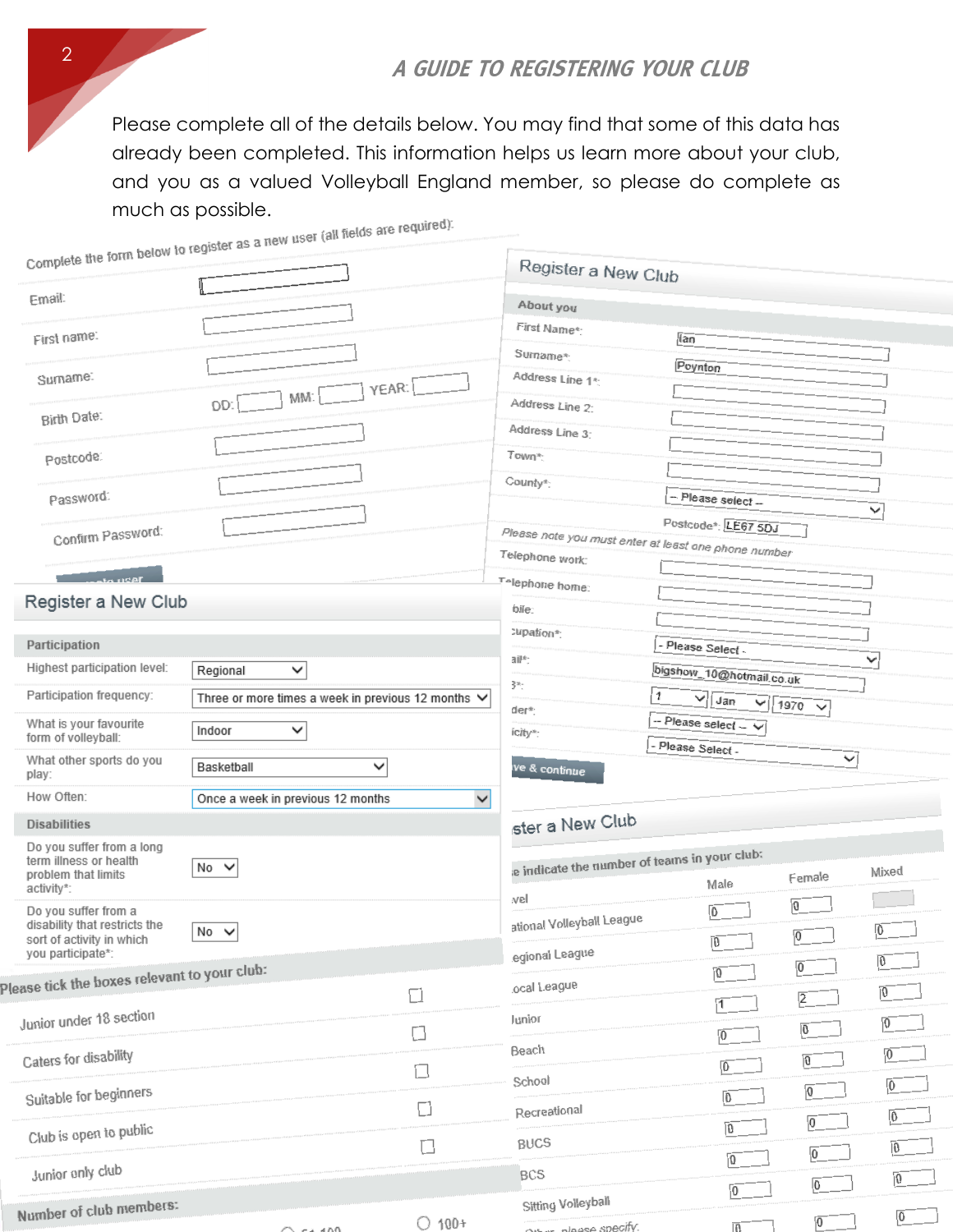Please complete the information below. This will appear on the Volleyball England "Club Finder" page to help members of the public locate your volleyball club. This is a great way of attracting members to your club, so do make sure the information is accurate and up to date!

| About the club    |                                                                                                                                                     |
|-------------------|-----------------------------------------------------------------------------------------------------------------------------------------------------|
| Public telephone: | 01509 227722                                                                                                                                        |
| Public email:     | i.poynton@volleyballengland.org                                                                                                                     |
|                   | Public details entered here will be displayed on the Club and Event Finder and NVL<br>team pages for club/NVL team secretaries and event organisers |
| Club name:        |                                                                                                                                                     |
| Club website:     | A link will be placed on the Volleyball web site                                                                                                    |
| Venue Address:    | Postcode:                                                                                                                                           |
|                   |                                                                                                                                                     |

When you reach the **Confirmation** and **Disclosure** page, you are ready to pay your affiliation fee. This is £40 for new clubs, and £89.50 for existing clubs.

**We would like to know about each individual member at your club. We would like to know this because as your National Governing Body, Volleyball England, should and would have the ability to proudly state how many people play Volleyball.** 



**SURRE**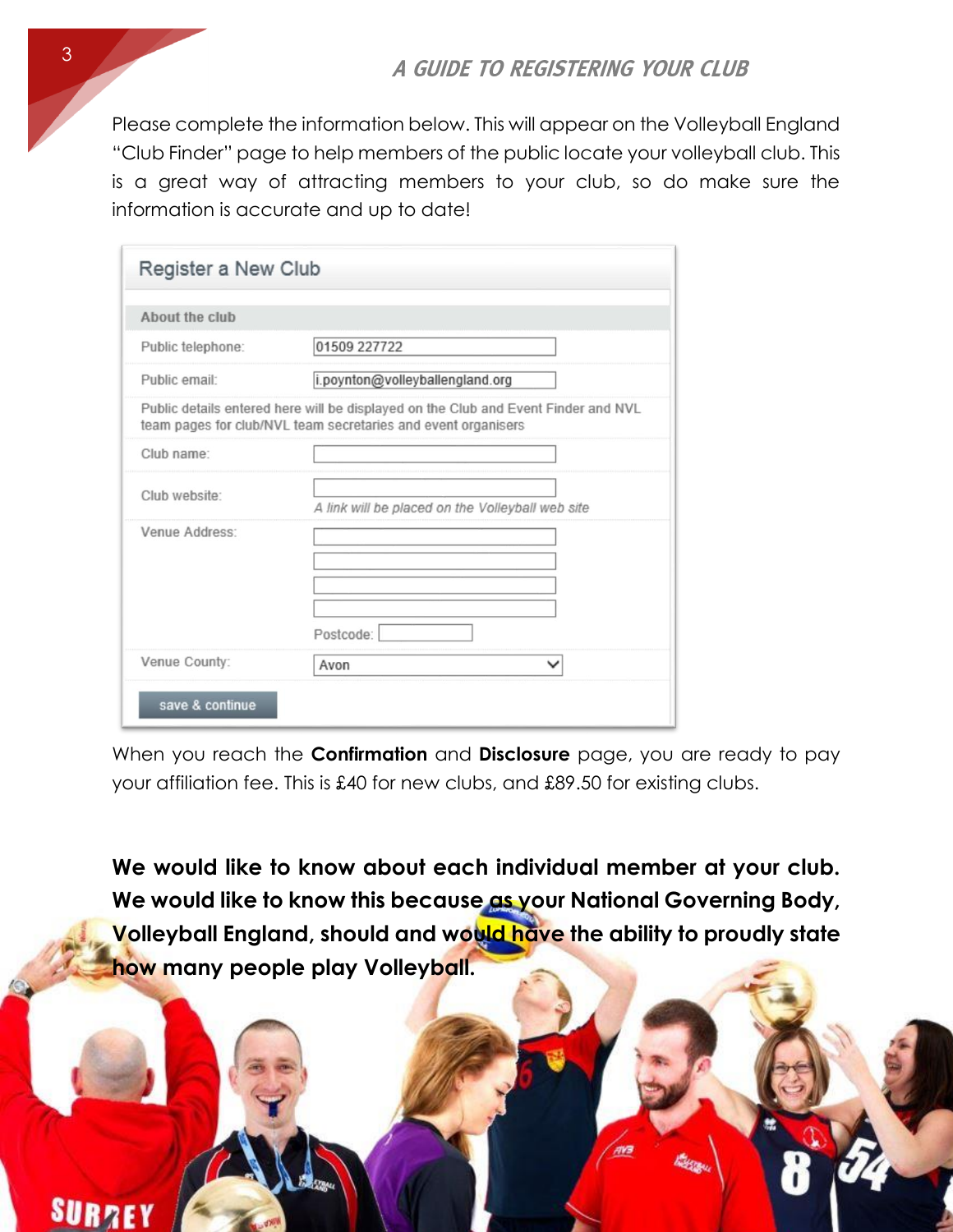### A GUIDE TO REGISTERING YOUR CLUB

We would also like to know this information as we want to communicate with individuals, tailoring products and services, which are relevant to them. When you provide an e-mail address the individual club member will be given access to the member services area of the English Volleyball Association website and

|                                                                                                                                                                                                                                                                                                                                                                                                                                                                                                                                                                                                                                                                                                                                      | Club Secretary Add New Member                                                                                                                                                              |       |           |                  |                    |   |  |                      |           |
|--------------------------------------------------------------------------------------------------------------------------------------------------------------------------------------------------------------------------------------------------------------------------------------------------------------------------------------------------------------------------------------------------------------------------------------------------------------------------------------------------------------------------------------------------------------------------------------------------------------------------------------------------------------------------------------------------------------------------------------|--------------------------------------------------------------------------------------------------------------------------------------------------------------------------------------------|-------|-----------|------------------|--------------------|---|--|----------------------|-----------|
|                                                                                                                                                                                                                                                                                                                                                                                                                                                                                                                                                                                                                                                                                                                                      | Please Note that the registration for this club is not complete until you have added the club<br>members. You can do this below on this page.                                              |       |           |                  |                    |   |  |                      |           |
| As a requirement of Sport England grant funding the English Volleyball Association is required to collect data on<br>individual club members. Could you please complete the following form for every member of your club (once an individual<br>club member has been submitted the form will revert to a blank copy ready to enter the next club member). Please<br>answer as many questions as possible. If an e-mail address is provided the individual club member will be given access<br>to the member services area of the English Volleyball Association website and will be able to maintain their own data and<br>access additional information and facilities including the purchase of discounted products from the shop. |                                                                                                                                                                                            |       |           |                  |                    |   |  |                      |           |
| Club Name:                                                                                                                                                                                                                                                                                                                                                                                                                                                                                                                                                                                                                                                                                                                           |                                                                                                                                                                                            |       | ww        |                  |                    |   |  |                      |           |
| First Name*                                                                                                                                                                                                                                                                                                                                                                                                                                                                                                                                                                                                                                                                                                                          |                                                                                                                                                                                            |       |           |                  |                    |   |  |                      |           |
| Surname*:                                                                                                                                                                                                                                                                                                                                                                                                                                                                                                                                                                                                                                                                                                                            |                                                                                                                                                                                            |       |           |                  |                    |   |  |                      |           |
| Email Address*:                                                                                                                                                                                                                                                                                                                                                                                                                                                                                                                                                                                                                                                                                                                      |                                                                                                                                                                                            |       |           |                  |                    |   |  |                      |           |
| Postcode:                                                                                                                                                                                                                                                                                                                                                                                                                                                                                                                                                                                                                                                                                                                            |                                                                                                                                                                                            |       |           |                  |                    |   |  |                      |           |
|                                                                                                                                                                                                                                                                                                                                                                                                                                                                                                                                                                                                                                                                                                                                      |                                                                                                                                                                                            |       |           | submit details   |                    |   |  |                      |           |
| Remove                                                                                                                                                                                                                                                                                                                                                                                                                                                                                                                                                                                                                                                                                                                               | Name/Email                                                                                                                                                                                 | Chair | Secretary | <b>Treasurer</b> | Welfare<br>Officer |   |  | Player Coach Referee | Volunteer |
|                                                                                                                                                                                                                                                                                                                                                                                                                                                                                                                                                                                                                                                                                                                                      | lan Povnton<br>i.poynton@volleyballengland.org                                                                                                                                             | ∩     | ◉         | ∩                | O                  | п |  |                      |           |
|                                                                                                                                                                                                                                                                                                                                                                                                                                                                                                                                                                                                                                                                                                                                      | Please note you can not delete members who are assigned the Chair, Secretary, Treasurer or Welfare role. If you need to<br>delete these members, assign their role to somebody else first. |       |           |                  |                    |   |  |                      |           |

will be able to maintain their own data and access additional information and facilities including the purchase of discounted products from the shop.

You can manually enter player details. Please also tell us who is your Club Chairperson, Club Secretary, Treasurer and **Safeguarding Officer**

Alternatively you can drag and drop players details from an excel file. Please indicate on the excel file who is the Club Chairperson, Club Secretary, Treasurer and **Safeguarding Officer.** Once you have done this the file will be sent to Volleyball England for us to add these details to our systems.

If you currently don't have a Safeguarding officer, you can nominate one. From the 2016/17 season, **all** volleyball clubs *must* have a Safeguarding Officer. For more information on these requirements, please see the Safeguarding Changes document. Once you've filled in the playendetails, all of your club members will receive an email confirming that they are part of your club, and welcoming them to Volleyball England.

**Your registration for the 2015/16 season is now complete! Thank you and best of luck for the season ahead.**

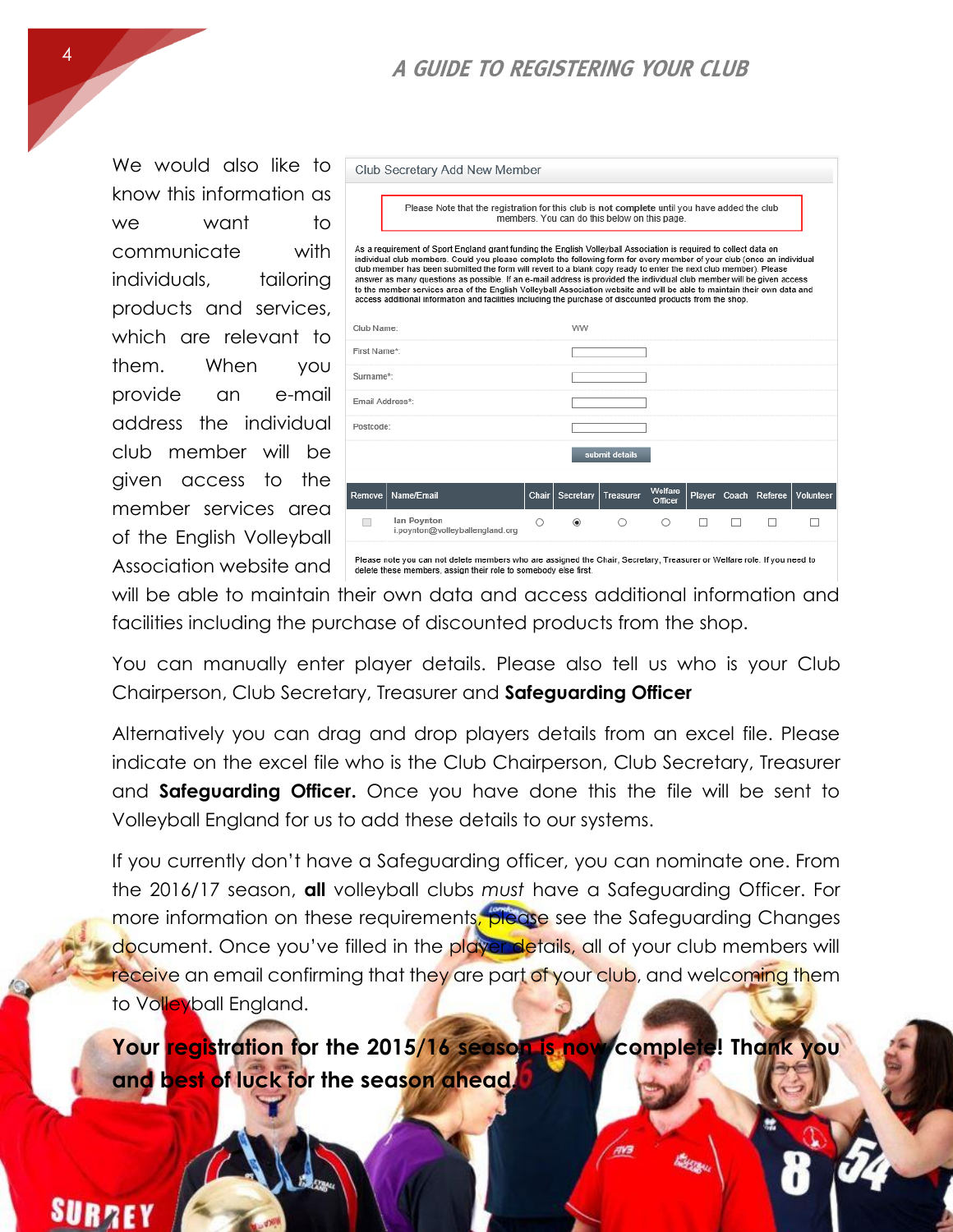

For existing clubs, please log in to your Volleyball England Membership area. You can keep track of your affiliation here and see when renewals are due. Please click **PAY ONLINE** to begin the process.

| <b>Member Registration Fees</b>                 |                  |       |
|-------------------------------------------------|------------------|-------|
| 2014-2015 Club Affiliation<br>Whitwick Warriors | Due: Immediately | nline |
|                                                 |                  |       |

Check and verify your personal details, and club details.

|                                                                                         | Upload a profile picture | Browse                                       | minimum size 140px wide by 172px high |              |
|-----------------------------------------------------------------------------------------|--------------------------|----------------------------------------------|---------------------------------------|--------------|
| Email Address:                                                                          | i.poynton@volleyb        | <b>Club Details</b>                          |                                       | edit details |
| First name:                                                                             | lan                      |                                              |                                       |              |
| Surname:                                                                                | Poynton                  | General Information                          |                                       |              |
| Public Email:                                                                           | i.poynton@volleyb        | Affiliation No.:                             | 5042                                  |              |
| Public Number:                                                                          | 01509 227722             | Club Name:                                   | Whitwick Warriors                     |              |
| Public details entered here will be displayed on the Club and E<br>and event organisers |                          | Club Type:                                   | - Please Select -                     |              |
|                                                                                         |                          | Website:                                     |                                       |              |
|                                                                                         |                          | Disclose Information to Public<br>Enquirers: |                                       |              |
|                                                                                         |                          | Main Club Venue                              |                                       |              |
|                                                                                         |                          | Welfare Officer                              |                                       |              |
|                                                                                         |                          | <b>Team Types</b>                            |                                       |              |
|                                                                                         |                          | Leave Club                                   |                                       |              |
|                                                                                         |                          |                                              |                                       |              |

SI